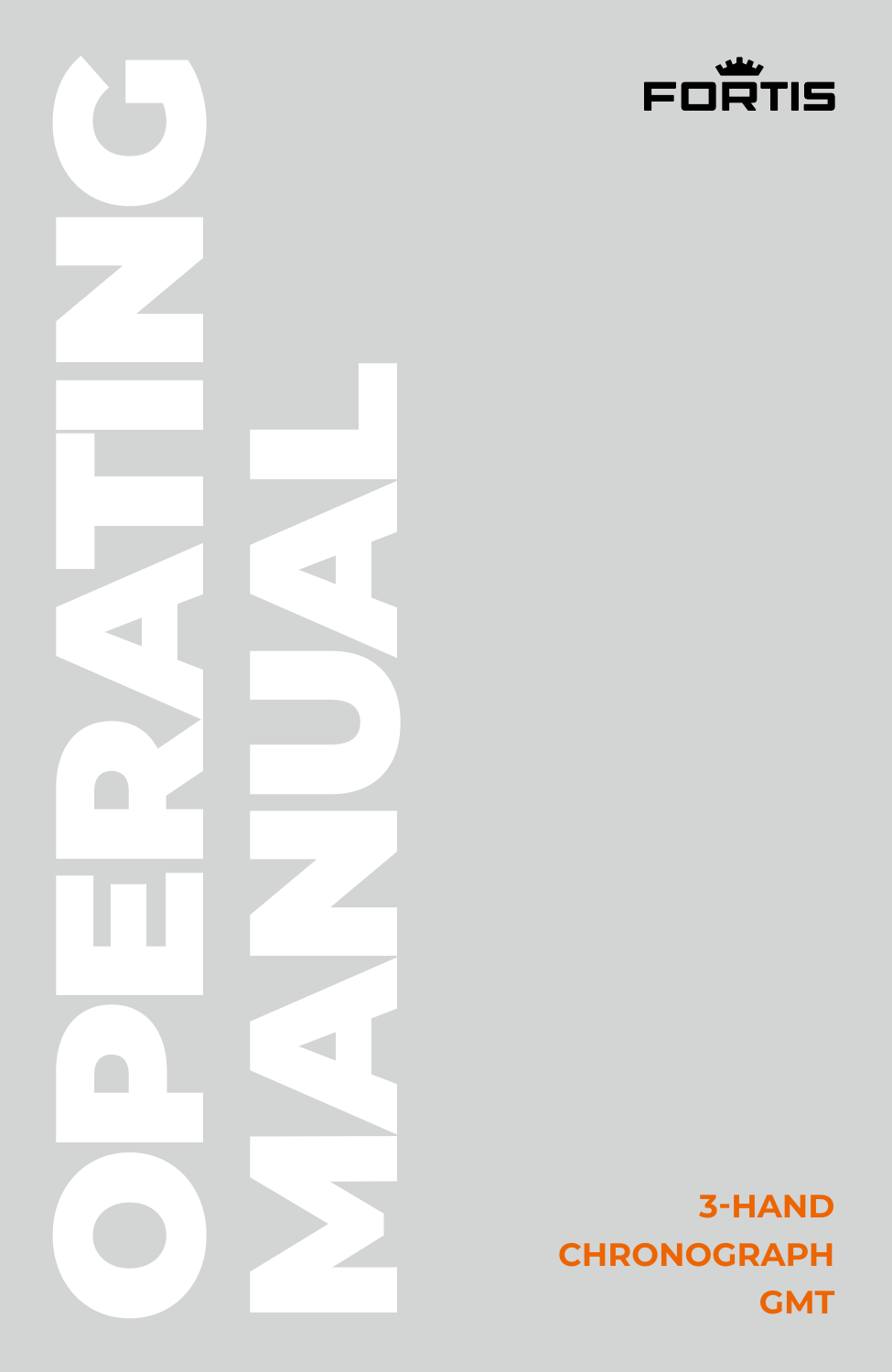# AVOID OPERATING **MISTAKES**

# **GENERAL** INFORMATION

# DAY/DATE ADJUSTMENT

Please pay attention to the operating manual that accompanies each watch. **Do not engage the quick day and date adjustment between 10:00 PM and 2:00 AM to avoid damage to the date-change mechanism**. Should the situation arise that a change must be made during this period, please turn the hands past 2:00 AM and turn them back once the date has been set.

# SCREW-DOWN CROWN/PUSHERS

If your watch has a screw-down crown or pushers please make sure they are screwed down at any time you could get in contact with water or any other liquids.

# **granted for operating mistakes.**

# WINDING

The automatic watch is geared by turning the crown a few times. It is impossible to overwind an automatic movement by turning the crown. Once started, the automatic movement has the special advantage of being able to wind itself using the wearer's kinetic energy.

## WATER RESISTANCE

A regular check may uncover damage. General facts: A watch's gaskets will age and can affect the timepiece's water resistance through contact with chemicals, solvents, soaps, shampoos, and saltwater. Heat, steam, and differences in temperature such as when entering the water after sunbathing represent extreme conditions for a watch. This results in extreme thermic stress for the case. A check on water resistance annually is recommended and can be done by a qualified watchmaker.

# SHOCK PROTECTION

The movement is capable of withstanding vibrations and shocks up to a certain degree. Flexible jewels (synthetic rubies) keep the balance wheel in place and prevent damage to the pivots should the watch impact or fall. **Please note that the manufacturer's warranty cannot be**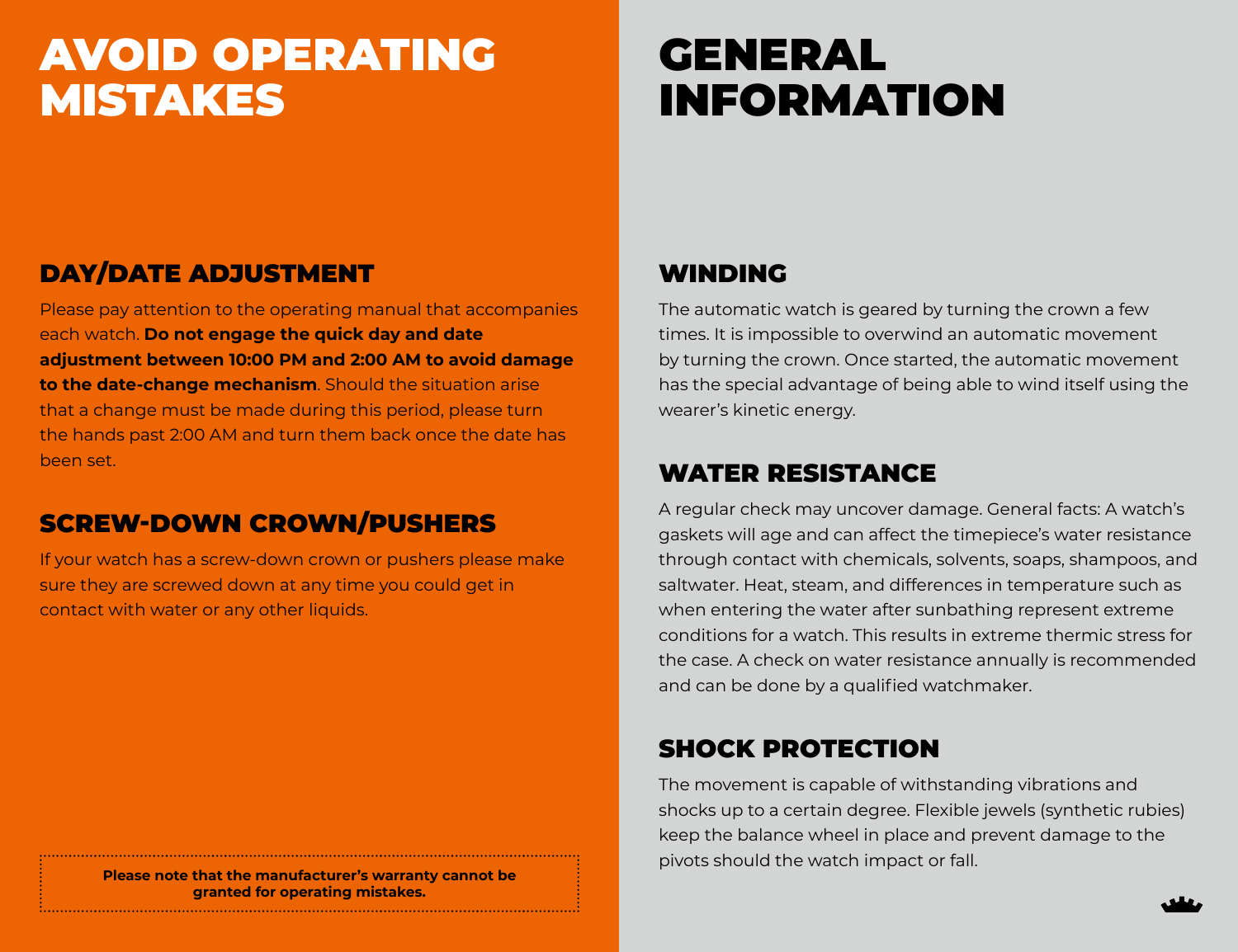# 3-HAND **WATCHES**



### WINDING POSITION

Wind the watch by turning the crown in the clockwise direction. It is impossible to overwind an automatic movement by turning the crown.

## **02A**

## െ ല

 $\Omega$   $\Omega$ 

 $O<sub>C</sub>$ 

ാ ഭ

## DATE ADJUSTMENT

Change the date by turning the crown at position 2 in the clockwise direction. Make sure you have read the 'Avoid operating mistakes' disclaimer.

## **02B**

### DAY ADJUSTMENT

Change the date by turning the crown at position 2 in the counter-clockwise direction. Make sure you have read the 'Avoid operating mistakes' disclaimer.

## **03**

## TIME ADJUSTMENT

Set the hour and minute hands by turning the crown in either direction.

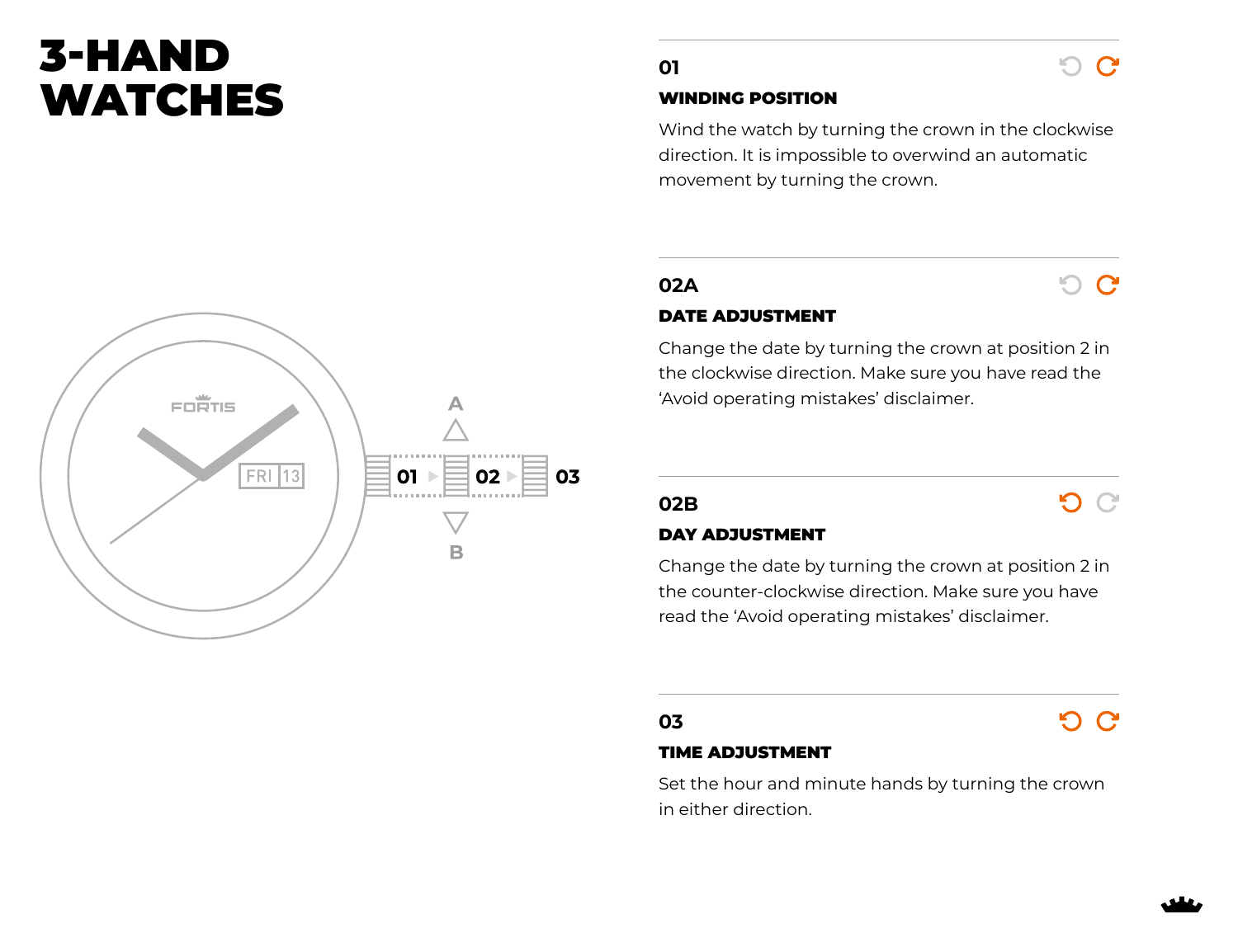# CHRONOGRAPH **WATCHES**





## **BICOMPAX**

On bicompax watches all settings are the the same except the date setting. Date is set in clockwise direction, while counterclockwise does not produce any effect.

## **01**

#### WINDING POSITION

Wind the watch by turning the crown in the clockwise direction. It is impossible to overwind an automatic movement by turning the crown.

## **02A**

# $\circ$   $\circ$

െ റ

#### DATE ADJUSTMENT

Change the date by turning the crown at position 2 in the clockwise direction. Make sure you have read the 'Avoid operating mistakes' disclaimer.

## **02B**

 $\Omega$ 

### DAY ADJUSTMENT

Change the date by turning the crown at position 2 in the counter-clockwise direction. Make sure you have read the 'Avoid operating mistakes' disclaimer.

## **03**

## <u>വെട</u>

#### TIME ADJUSTMENT

Set the hour and minute hands by turning the crown in either direction.

**P1 P2** CHRONOGRAPH START-STOP

CHRONOGRAPH RESET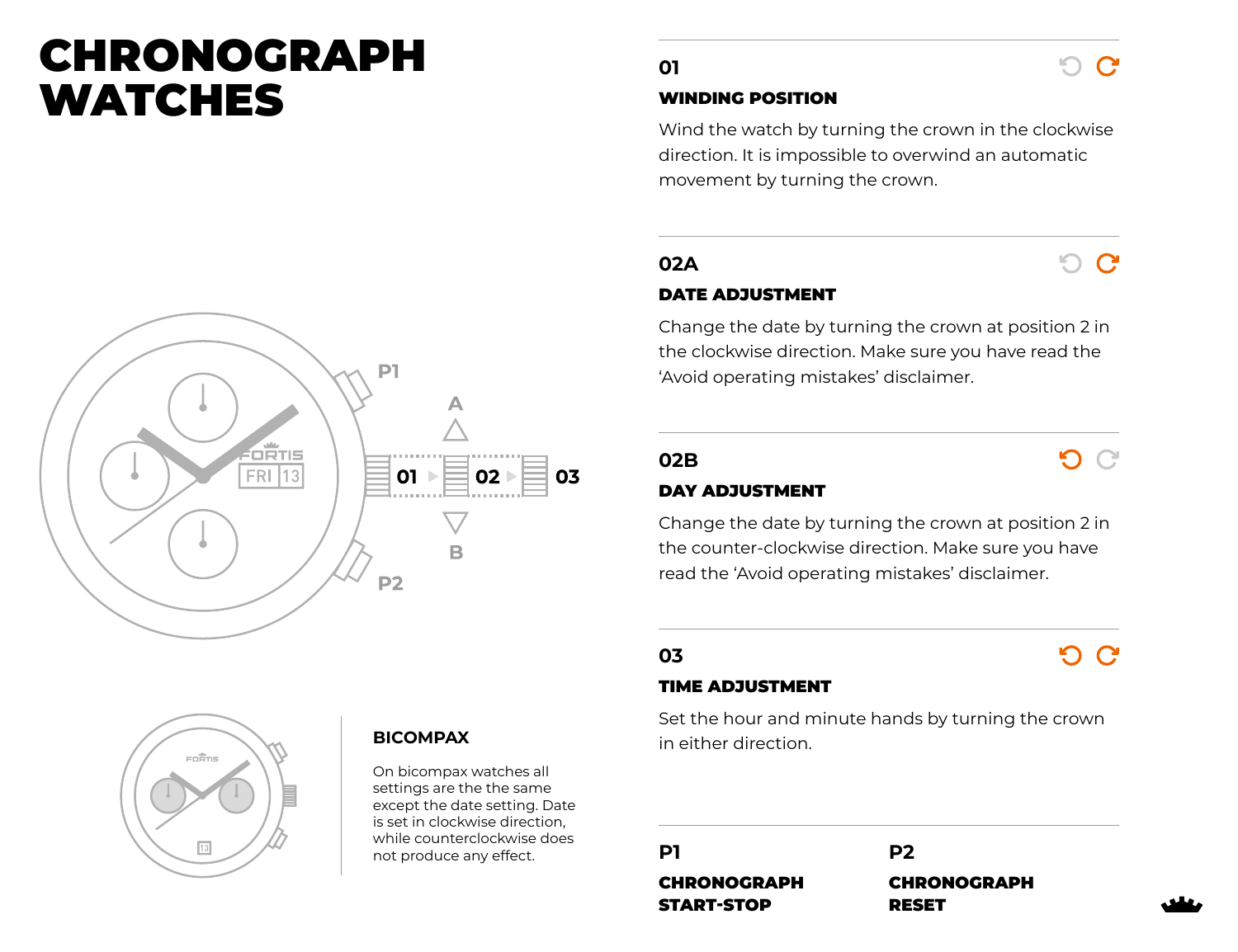# GMT **WATCHES**





## **OPERATING A GMT**

A rotating GMT bezel combined with the GMT hand can do wonders if you're changing timezones.

## **01**

### WINDING POSITION

Wind the watch by turning the crown in the clockwise direction. It is impossible to overwind an automatic movement by turning the crown.

# **02**

# <u>വ G</u>

n.  $\mathbf C$ 

## LOCAL TIME AND DATE ADJUSTMENT

Set the local time and date by turning the crown in either direction. The hour hand moves in increments of one hour. The date changes after two complete turns around the dial.

## **03**

# $O<sub>C</sub>$

### REFERENCE TIME (GMT HAND) ADJUSTMENT

Set the reference time using the 24-hour hand and the minute hand by turning the crown in either direction. Setting the reference time also moves the conventional hour hand (local time). For this reason, the reference time must be set before setting the local time.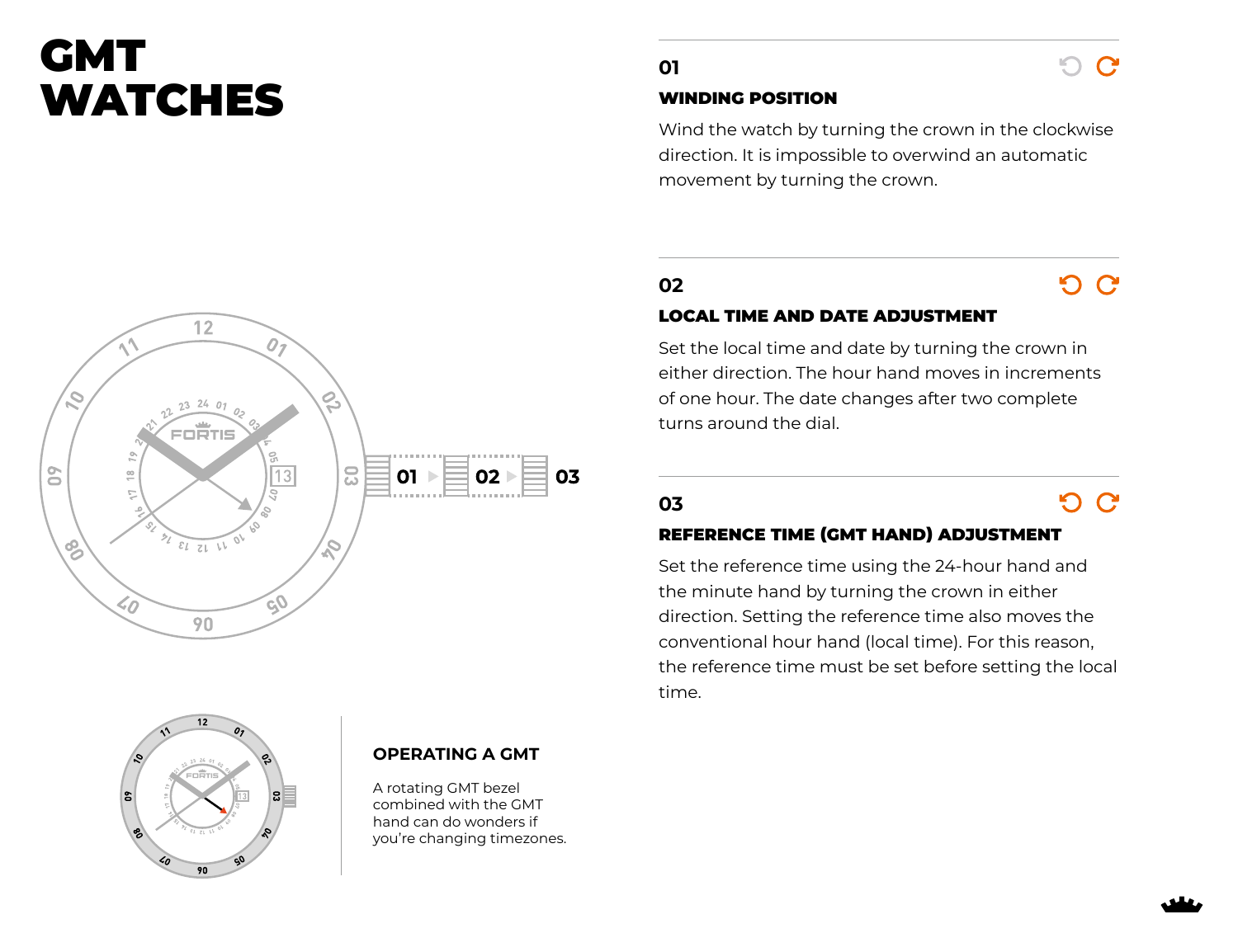